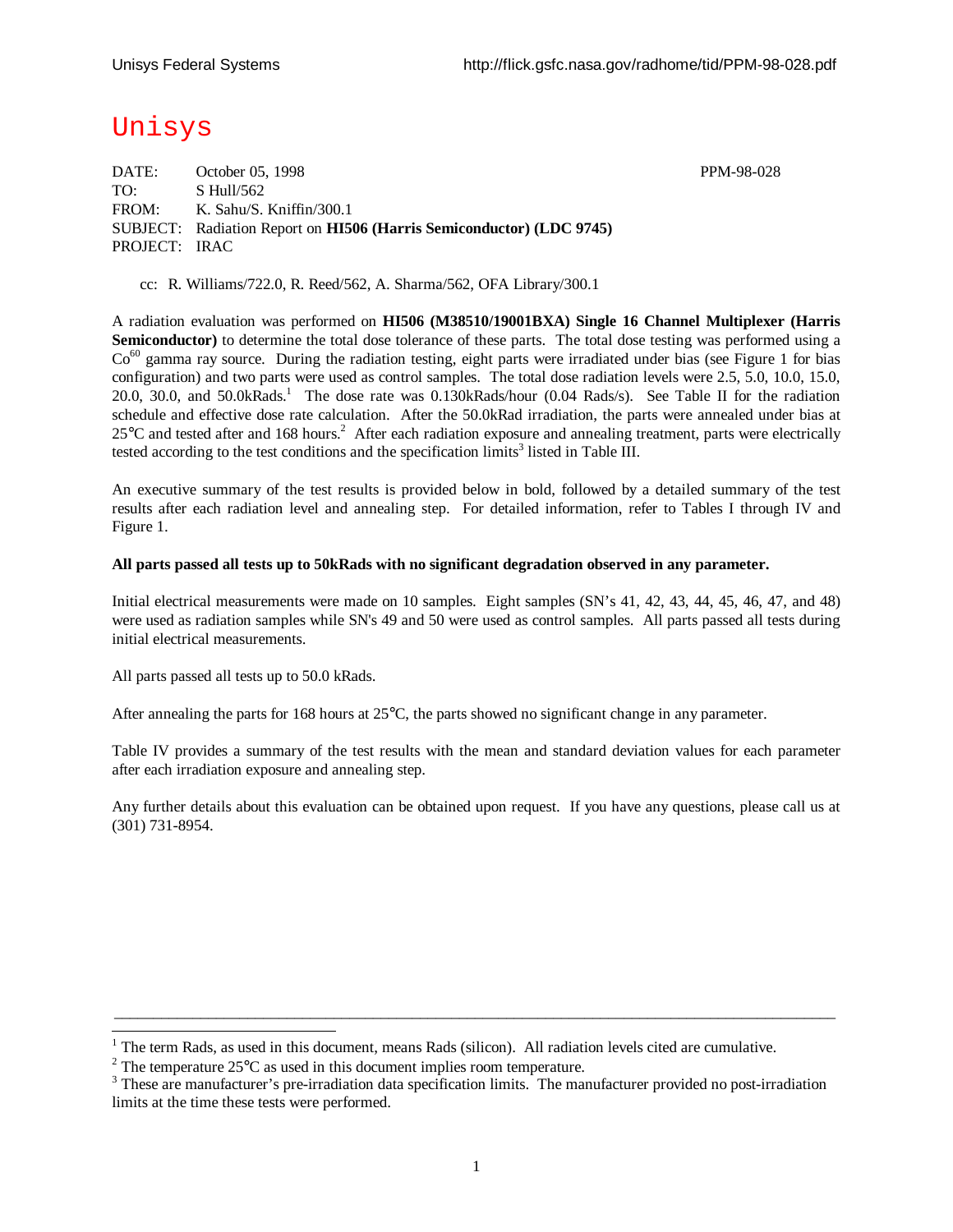#### ADVISORY ON THE USE OF THIS DOCUMENT

The information contained in this document has been developed solely for the purpose of providing general guidance to employees of the Goddard Space Flight Center (GSFC). This document may be distributed outside GSFC only as a courtesy to other government agencies and contractors. Any distribution of this document, or application or use of the information contained herein, is expressly conditional upon, and is subject to, the following understandings and limitations:

(a) The information was developed for general guidance only and is subject to change at any time;

(b) The information was developed under unique GSFC laboratory conditions which may differ substantially from outside conditions;

(c) GSFC does not warrant the accuracy of the information when applied or used under other than unique GSFC laboratory conditions;

(d) The information should not be construed as a representation of product performance by either GSFC or the manufacturer;

(e) Neither the United States government nor any person acting on behalf of the United States government assumes any liability resulting from the application or use of the information.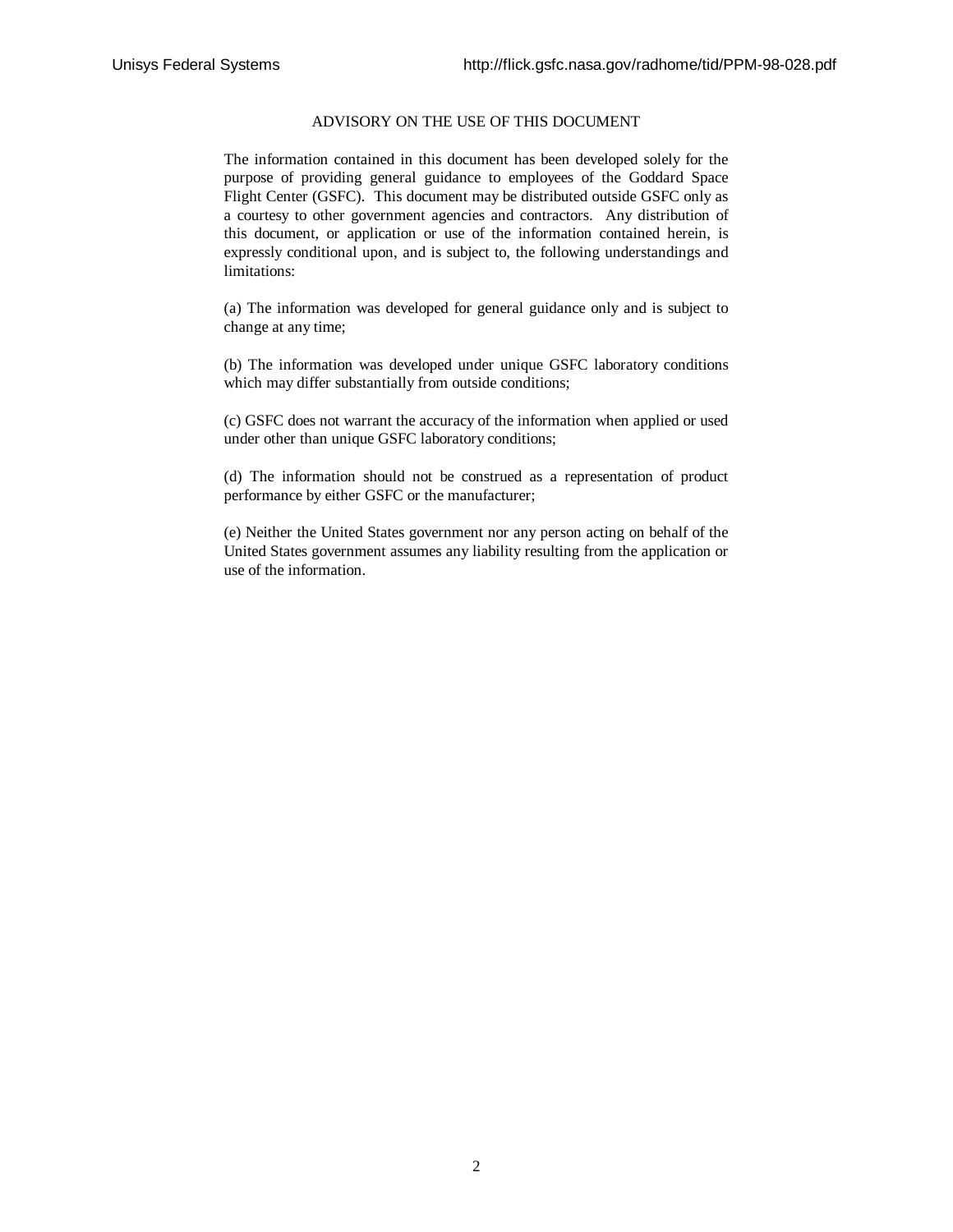

## Figure 1. Radiation Bias Circuit for HI506

Notes:

- 1.  $V_+ = 15V \pm 0.5V$ ,  $V_- = -15V \pm 0.5V$ .  $V_A = 5V \pm 0.5V$ .
- 2.  $R_{OUT} = 10k\Omega \pm 10\%, \frac{1}{4}W$ .
- 3. All other R =  $2k\Omega \pm 10\%$ ,  $\frac{1}{4}W$ .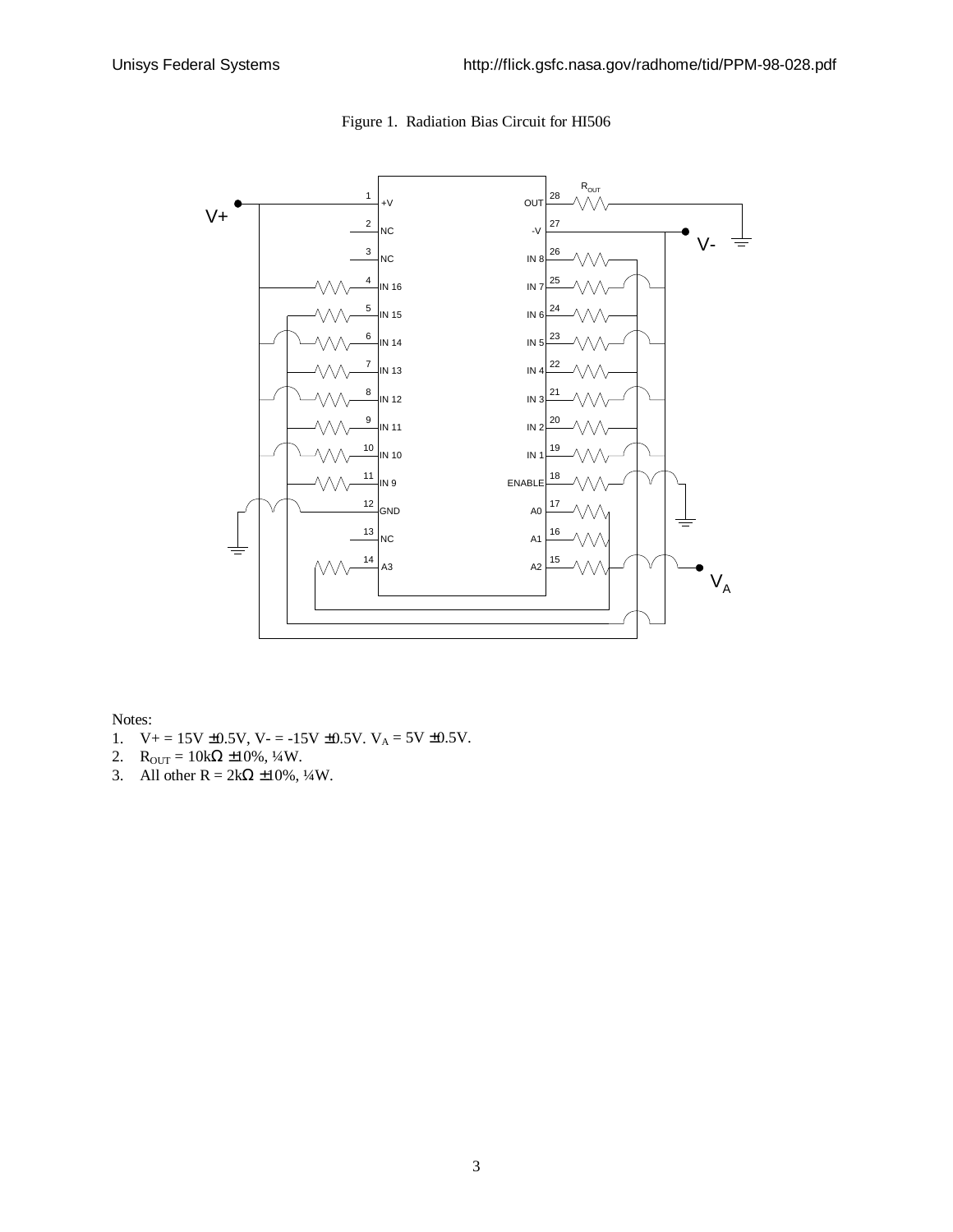| Generic Part Number:                 | HI506                                     |  |  |  |  |  |  |
|--------------------------------------|-------------------------------------------|--|--|--|--|--|--|
| <b>IRAC Part Number:</b>             | M38510/19001BXA                           |  |  |  |  |  |  |
| Charge Number:                       | M88504                                    |  |  |  |  |  |  |
| Manufacturer:                        | Harris Semiconductor                      |  |  |  |  |  |  |
| Lot Date Code (LDC):                 | 9754                                      |  |  |  |  |  |  |
| <b>Quantity Tested:</b>              | 10                                        |  |  |  |  |  |  |
| Serial Number of Control Samples:    | 49, 50                                    |  |  |  |  |  |  |
| Serial Numbers of Radiation Samples: | 41, 42, 43, 44, 45, 46, 47, and 48        |  |  |  |  |  |  |
| Part Function:                       | Single 16 Channel CMOS Analog Multiplexer |  |  |  |  |  |  |
| Part Technology:                     | <b>CMOS</b>                               |  |  |  |  |  |  |
| Package Style:                       | 28 Pin Dip                                |  |  |  |  |  |  |
| Test Equipment:                      | A540                                      |  |  |  |  |  |  |
| Test Engineer:                       | A. Duvalsaint                             |  |  |  |  |  |  |

### TABLE I. Part Information

• The manufacturer for this part guaranteed no radiation tolerance/hardness.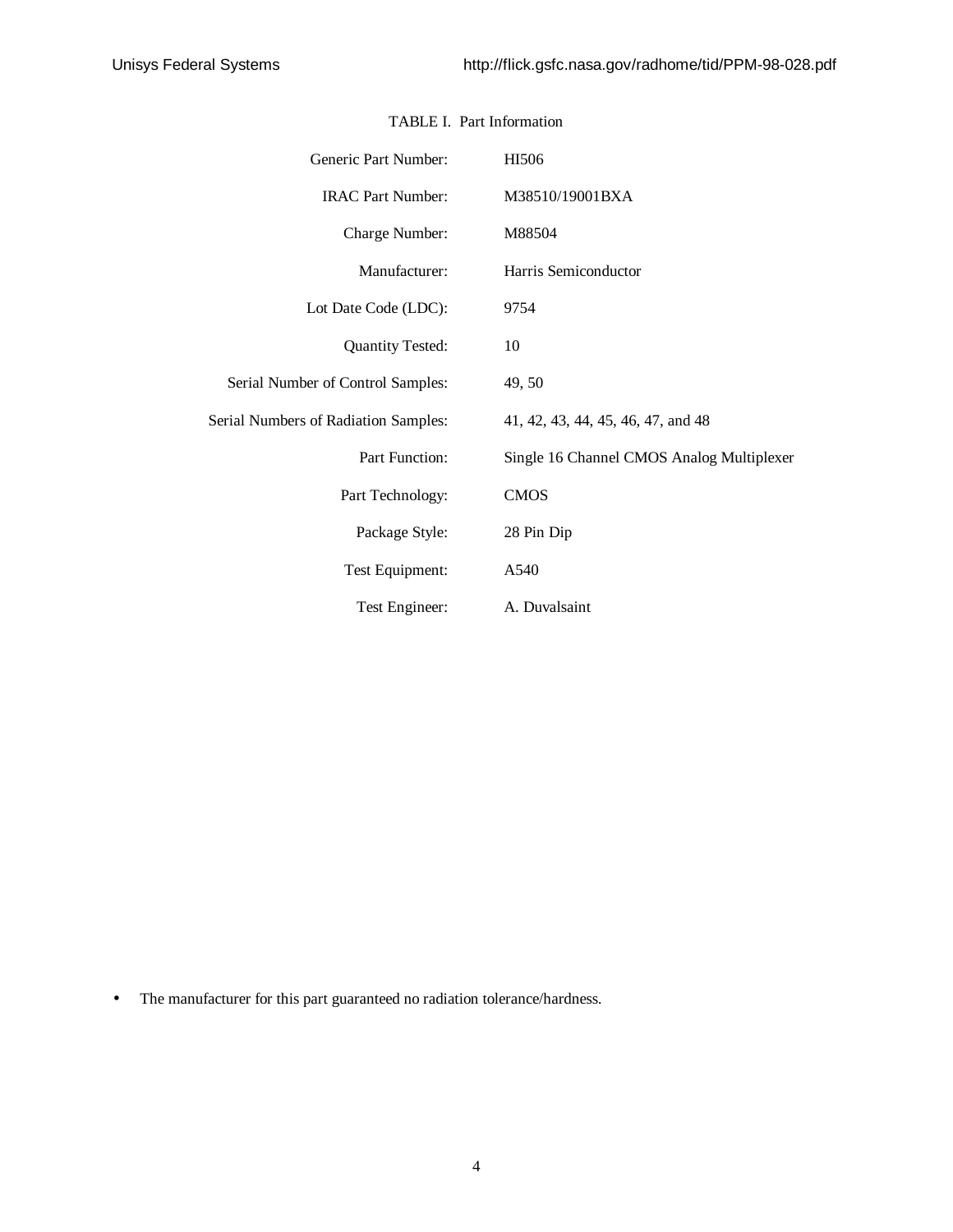| TABLE II. Radiation Schedule for HI506                                                                                   |  |
|--------------------------------------------------------------------------------------------------------------------------|--|
|                                                                                                                          |  |
|                                                                                                                          |  |
|                                                                                                                          |  |
|                                                                                                                          |  |
|                                                                                                                          |  |
|                                                                                                                          |  |
|                                                                                                                          |  |
|                                                                                                                          |  |
|                                                                                                                          |  |
|                                                                                                                          |  |
|                                                                                                                          |  |
|                                                                                                                          |  |
|                                                                                                                          |  |
|                                                                                                                          |  |
|                                                                                                                          |  |
|                                                                                                                          |  |
|                                                                                                                          |  |
|                                                                                                                          |  |
|                                                                                                                          |  |
|                                                                                                                          |  |
|                                                                                                                          |  |
|                                                                                                                          |  |
|                                                                                                                          |  |
|                                                                                                                          |  |
|                                                                                                                          |  |
| Effective Dose Rate = 50,000 RADS/16 DAYS=130.2 RADS/HOUR=0.04 RADS/SEC                                                  |  |
|                                                                                                                          |  |
| The effective dose rate is lower than that of the individual radiation steps as it takes into account the time needed to |  |
| test the parts.                                                                                                          |  |

PARTS WERE IRRADIATED AND ANNEALED UNDER BIAS, SEE FIGURE 1.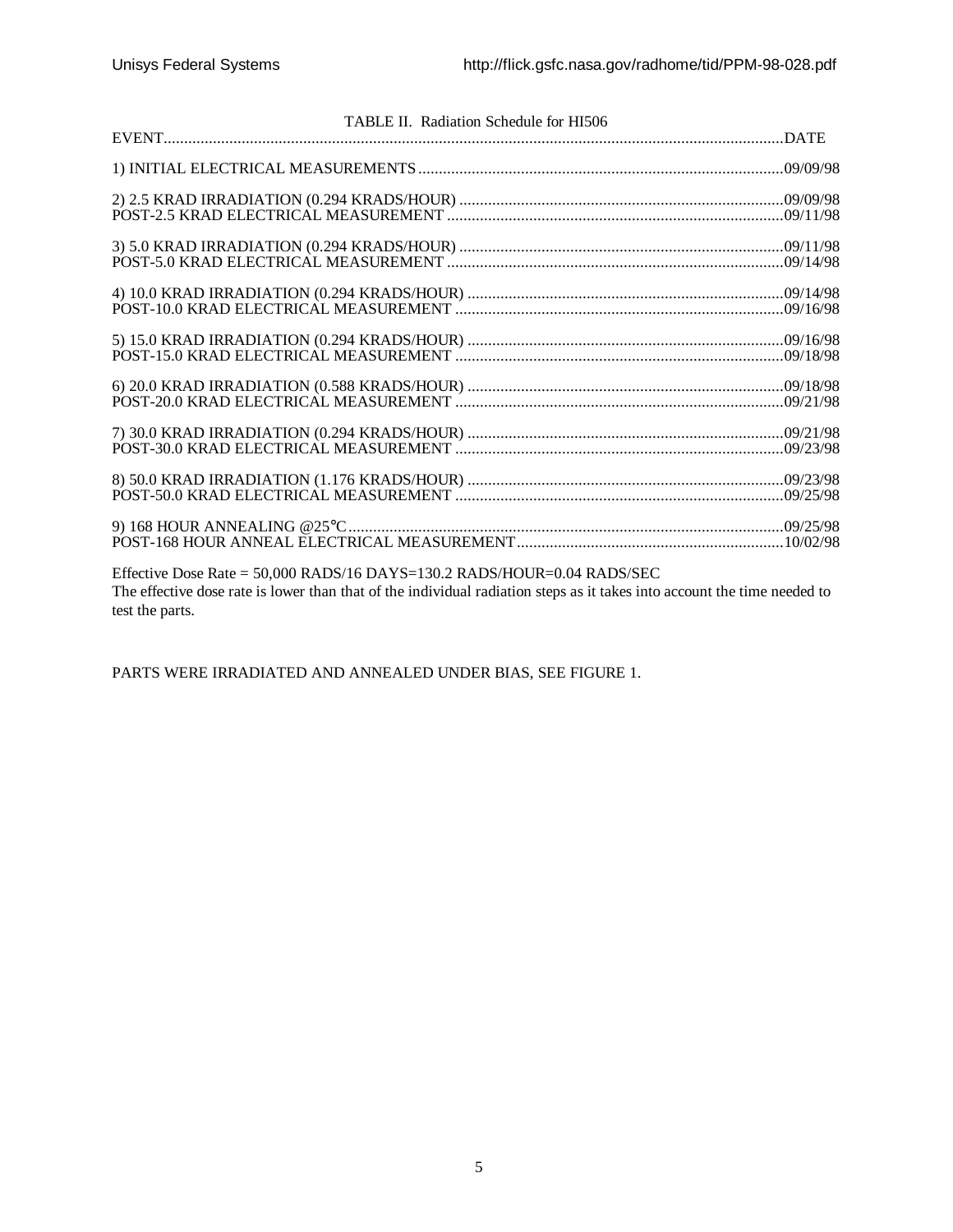| <b>Test</b>  |                        |                                                                           | Spec. Lim. |              |
|--------------|------------------------|---------------------------------------------------------------------------|------------|--------------|
| #            | <b>Parameter</b>       | Units Test Conditions /2                                                  | min        | max          |
| $\mathbf{1}$ | enable                 | $V V_{OH} = 2V$ , $I_{IN} = 100$ mA, (Continuity Check)                   | $-1.3$     | $-0.3$       |
| $\mathbf{2}$ | addr_0                 | $V V_{OH} = 2V$ , $I_{IN} = 100$ mA, (Continuity Check)                   | $-1.3$     | $-0.3$       |
| 3            | $addr_1$               | $V V_{OH} = 2V$ , $I_{IN} = 100$ mA, (Continuity Check)                   | $-1.3$     | $-0.3$       |
| 4            | $addr_2$               | $V V_{OH} = 2V$ , $I_{IN} = 100$ mA, (Continuity Check)                   | $-1.3$     | $-0.3$       |
| 5            | addr 3                 | $V V_{OH} = 2V$ , $I_{IN} = 100$ mA, (Continuity Check)                   | $-1.3$     | $-0.3$       |
| 6            | <b>Functional Test</b> | P/F Part checked against truth table in MIL-SPEC                          |            |              |
| 23           | <b>IDD</b> vinl        | $mA V_A = 0V, V_{EN} = 5V$                                                | $\bf{0}$   | 14.0         |
| 24           | <b>IDD_vinh</b>        | $mA V_A = 0V, V_{EN} = 5V$                                                | $\bf{0}$   | 14.0         |
| 25           | ISS_vinl               | $mA V_A = 0V, V_{EN} = 5V$                                                | $-14.0$    | $\mathbf{0}$ |
| 26           | ISS_vinh               | $mA V_A = 0V, V_{EN} = 5V$                                                | $-14.0$    | $\mathbf{0}$ |
| 27           | $EN$ _iih              | mA Measure sequentially, connect all unused address inputs to GND         | $-0.10$    | 1.00         |
| 28-31        | A_iih                  | <b>m</b> A Measure sequentially, connect all unused address inputs to GND | $-0.10$    | 1.00         |
| 32           | EN_iil                 | <b>m</b> A Measure sequentially, connect all unused address inputs to 5V  | $-1.00$    | 0.10         |
| 33-36        | A iil                  | mA Measure sequentially, connect all unused address inputs to 5V          | $-1.00$    | 0.10         |
| 37-52        | S_ioff_p               | $nA V_s = +10V$ , $V_{EN} = 0.8V$ , All unused sources = -10V             | $-10$      | 10           |
| 53-68        | S_ioff_n               | $nA V_s = -10V, V_{EN} = 0.8V, All unused sources = +10V$                 | $-10$      | 10           |
| 69           | IDoff_vih              | $nA V_D = +10V$ , $V_{EN} = 0.8V$ , All unused sources = -10V             | $-20$      | 20           |
| 70           | <b>IDoff</b> vil       | $nA V_D = -10V$ , $V_{EN} = 0.8V$ , All unused sources = +10V             | $-20$      | 20           |
| 71-86        | <b>R1-R16</b>          | $WV_S = +10V, I_O = 1mA$                                                  |            | 600          |
| 87           | <b>IDon</b> vih        | $nA V_s = +10V, V_D = +10V, All unused sources = -10V$                    | $-20$      | 20           |
| 88           | IDon_vil               | $nA V_s = +10V$ , $V_p = -10V$ , All unused sources = +10V                | $-20$      | 20           |

## Table III. Electrical Characteristics of HI506 /1

Notes:

1/ These are the manufacturer's non-irradiated data sheet specification limits. The manufacturer provided no postirradiation limits at the time the tests were performed.

2/ Supplies = +15V, -15V; V<sub>AH</sub> (Logic Level High) = +2.4V; V<sub>AL</sub> (Logic Level Low) = +0.8V unless otherwise specified.